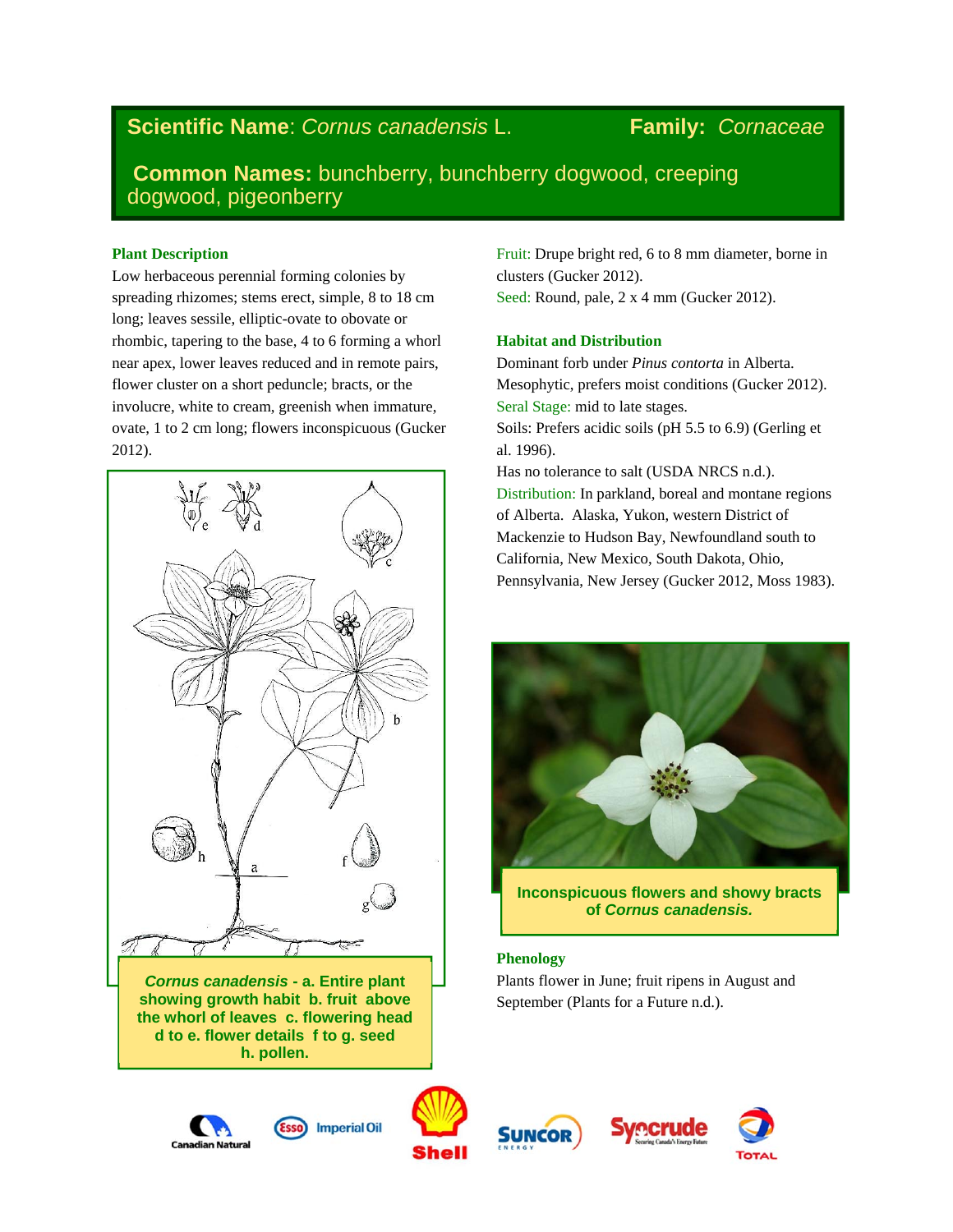#### **Pollination**

Insect pollinated by bumblebees, solitary bees, beeflies and syrphid flies (Gucker 2012). *C. canadensis* anthers are capable of catapulting their pollen into the air (2.5 cm in the air in a windless laboratory) which is said to assist in both wind and insect pollination (Whitaker et al. 2007).

### **Seed Dispersal**

Dispersed by insects like ants, birds and rodents (Burger 1987).



*Cornus canadensis* **growing in its natural habitat.** 

#### **Genetics**

2n=22 (Gucker 2012).

#### **Symbiosis**

Shaw (1973) reported associations between *Cornus canadensis* and the following fungal species: *Glomerularia corni, Phyllactinia guttata, Puccinia porphyrogenita, and Phyllosticta* sp.

#### **Seed Processing**

Collection: Harvest by hand. Seed Weight: 10.67 g/1,000 seeds (Royal Botanic Gardens Kew 2008). Fruit/Seed Volume: 2,776 fruit/L average (2,776 seeds/L fruit). Fruit/Seed Weight: 7,886 fruit/kg (7,886 seeds/kg fruit).







150 seeds/g (Gerling et al. 1996), 38 seeds/g (Smreciu and Gould 2009).

Average Seeds/Fruit: One.

Harvest Dates: Mid-August to mid-September. Cleaning: Macerate fruit in blender with equal part water, decant pulp and chaff; rinse and repeat as necessary; allow seed to dry in moving air stream (Wick et al. 2008).

Storage Behaviour: Orthodox; seeds can be dried, without damage, to low moisture contents. Longevity increases with reductions in both moisture content and temperature (Royal Botanic Gardens Kew 2008). Storage: Store dry at cool temperatures (Wick et al. 2008).

Longevity: Seed remains viable for 2 to 4 years (Wick et al. 2008).

#### **Propagation**

Natural Regeneration: Spreads primarily by rhizomes (Gucker 2012).

Germination: Must be cleaned due to inhibitors in fruit (Plants for a Future n.d.).

Seeds in past experiments germinated in greenhouse conditions (Baskin and Baskin 2001).

Pre-treatment: Warm stratify  $(25^{\circ}C)$  for two months then cold stratify for five months (Young and Young 1992).

71 to 112 day cold stratification was done outdoors in Connecticut before seeds were sown (Baskin and Baskin 2001).

Vegetative Propagation: Divide in spring by teasing small divisions from side of main clump (Plants for a Future n.d.).

Haynes and Smagula (2003) found cuttings made in April with rhizomes were more successful than those made without rhizomes or in June.

Planting Density: 1,100 to 1,900 plants/hectare (USDA NRCS n.d.).

#### **Aboriginal/Food Uses**

Food: Fruit can be eaten fresh, but is unpalatable (dry and tasteless – Droppo 1987). Fruit can be added to jams, pies and puddings, particularly those of low-



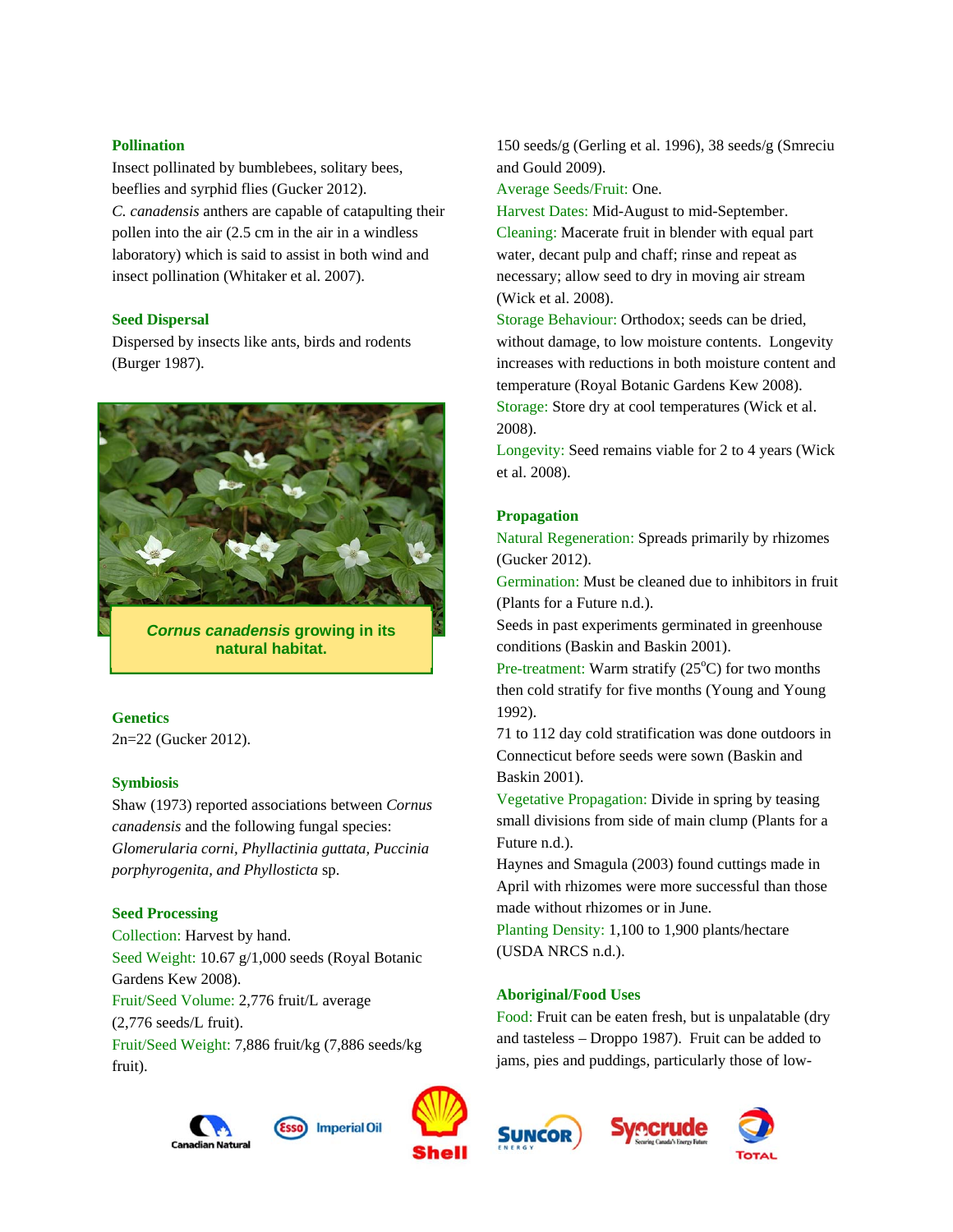pectin fruits, to increase pectin levels (Plants for a Future n.d.).

Medicinal: Tea can be used to treat a 'sore heart', possibly heartburn. Leaves and stems are analgesic and cathartic – tea being used for a variety of aches and pains (Plants for a Future n.d.). A strong decoction and strained root mash have been used as eyewash to treat sore eyes (Plants for a Future n.d.).



#### **Wildlife/Forage Usage**

Wildlife: Forage source for a variety of large ungulates, birds and rodents (Gucker 2012).

Livestock: Poor forage value for livestock (Gerling et al. 1996). Low palatability for browsers and grazers (Gucker 2012).

Grazing Response: Increaser/decreaser (Gerling et al. 1996).

#### **Reclamation Potential**

Highly fire resistant, long lifespan, re-sprouts.

#### **Commercial Resources**

Availability: Seed and plants are commercially available in Alberta (ANPC 2010).

Seeds have been collected by the Oil Sands Vegetation Cooperative for use in the Athabasca oil sands region. Cultivars: None known.

Uses: Ornamental ground cover (Gucker 2012).



# **Notes**

*C. canadensis* is listed as 89% intact (less occurrences than expected) in the Alberta oil sands region (Alberta Biodiversity Monitoring Institute 2014). The Cree call bunchberry *kawiscowimin*, meaning

*itchy chin berry*, a reference to the rough surface of the leaves (Royer and Dickinson 1996).

#### **Photo Credits**

Photos 1 to 2: Glen Lee, Regina, Saskatchewan. Photo 3: Wild Rose Consulting, Inc. Line Diagram: John Maywood, used by permission of Bruce Peel Special Collections, University of Alberta.

#### **References**

Alberta Biodiversity Monitoring Institute, 2014. The status of biodiversity in the oil sands region of Alberta. Alberta Biodiversity Monitoring Institute, Edmonton, Alberta. 47 pp.

http://www.abmi.ca/FileDownloadServlet?filename=T he%20Status%20of%20Biodiversity%20in%20the%2 0Oil%20Sands%20Region%20of%20Alberta\_2014\_S upplemental%20Report.docx&dir=REPORTS\_UPLO AD [Last accessed June 16, 2014].

ANPC (Alberta Native Plant Council), 2010. Native Plant Source List.

http://www.anpc.ab.ca/assets/ANPC\_2010\_Native\_Pla nt\_Source\_List.pdf [Last accessed June 14, 2013].

Baskin, C.C. and J.M. Baskin, 2001. Seeds – Ecology, Biogeography, and Evolution of Dormancy and Germination. Academic Press, San Diego, California, USA.

Burger, A.E., 1987. Fruiting and frugivory of Cornus canadensis in Boreal Forest in Newfoundland. Oikos 49(1): 3-10

Droppo, O., 1987. *C. canadensis* L. Bunchberry/Pigeon Berry. IN: A Field Guide to